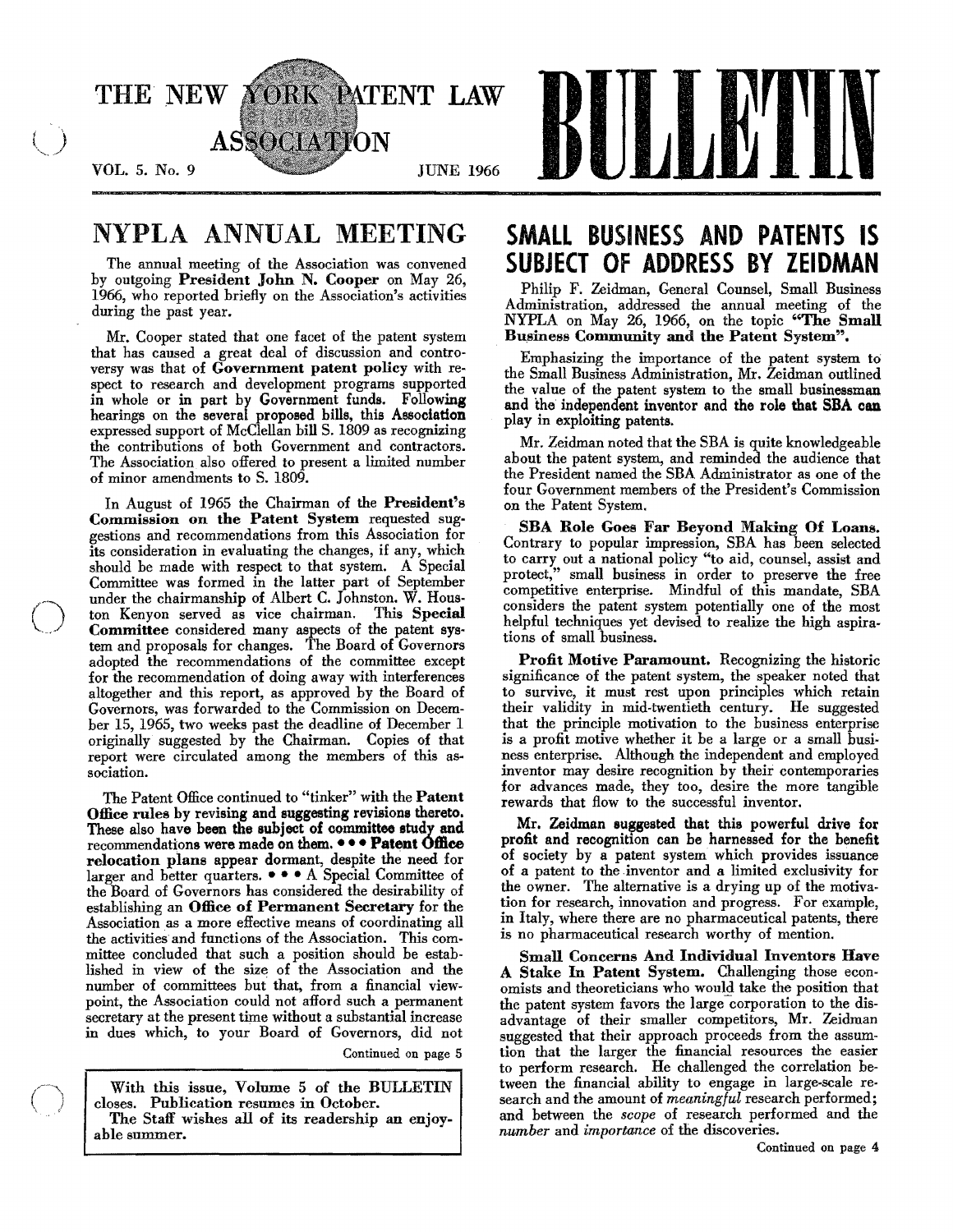### **PRESIDENT ALBERT JOHNSTON'S COMMENTS AT ANNUAL MEETING**

In his opening address before the Association, incoming President Albert C. Johnston thanked the membership for the privilege of being elected president of the NYPLA and outlined his experience in patent law which began in the Patent Office in 1930. Five years later he left the Office to spend one year in general legal practice with the Government and then in 1936 began a career in the practice of patent law in New York City.

With this background, Mr. Johnston expressed the hope that the genius of creative individuals will blossom for the good of the whole public and for the profession and noted that in achieving this goal there is the problem of a growing gap between the public understanding of the creative process and the few creative people in the world. He emphasized the unique responsibility of the patent, trademark and copyright bar as interpreters between the client and the public and suggested that the members of the profession must provide bridging understanding between the client and the public.

#### USE **OF COMMUNITY TV ANTENNA HELD TO INFRINGE COPYRIGHT**

Operation of a community antenna television (CATV) system which received television signals by means of a master antenna coupled by cables and amplifying devices to subscribers' television receiver sets in homes was held to be a public performance and to infringe the copyrights of plaintiff whose copyrighted motion picture films were transmitted by licensed television transmitting stations. *United Artists Television, Inc.* v. *Fortnightly Corporation,*  Civil Action 60-2583, decided May 23, 1966, by the Honorable William B. Herlands, District Judge, United States District Court, Southern District of New York.

The case posed novel questions involving interpretations of certain provisions of the Copyright Act, 17 USC Section 1 et seq. In sustaining the plaintiff's charge of copyright infringement, Judge Herlands ruled that the amplifiers of the defendant's CATV system produce an output signal which is a reproduction of the essential characteristics of the received signals and that, under the facts of the case, they constitute such a reproduction and duplication as will support a charge of copyright infringement.

In reaching this conclusion, the decision points out that the input signals representing both the video and sound do not move as preserved electronic entities through the system, for at each stage of amplification or modulation a duplicate of the input is made and that the input signals are dissipated and lost and do not join or become part of the output signals. The net effect of defendant's electronic processing is to transmit through defendant's coaxial cables to its subscribers reproduced signals on new carrier waves.

#### **BOARD OF GOVERNORS ELECTS NEW MEMBERS**

The following new members of the Association were elected by the Board of Governors at its meeting following the annual business meeting on May 26: Miss Diana J. Auger, lain Cameron Baillie, Donald S. Dowden, Gerald J. Flintoft, Marvin N. Gordon, Ronald Budd Hildreth, Evans Kahn, Lawrence G. Kastriner, Arthur M. Lieberman, David A. Roth, James E. Siegel, and Benjamin T. Sporn.

### **THE CONSTITUTIONALITY OF FEE BILL IS UNDER ATTACK IN D. C.**

In an action recently filed in the U. S. District Court for the District of Columbia, the plaintiff.applicant is In an action recently filed in the U.S. District Court<br>for the District of Columbia, the plaintiff-applicant is<br>seeking an order requiring the defendant Commissioner<br>of Patents to accent a \$30 issue for a patent applicaof Patents to accept a \$30 issue fee for a patent applica. tion, even though the notice of allowance was entered after the effective date of the fee bill  $(P. L. 89-93, \text{ eff. Oct. } 25,$ 1965) which prescribes a substantially higher fee. The application had been filed prior to that date.

Alleging that an implied contract exists between the applicant and the Government by the filing of the appli. cation while the law specified a \$30 issue fee, the com· plaint assails the unconstitutionality of the fee bill with respect to such applications on the grounds that:

- It deprives the applicant of his property without due process of law;
- It is an *ex post facto* law;
- It is a direct tax on patent applications filed before the act's effective date.

The answer in behalf of the Commissioner of Patents denies the existence of an implied contract and the al· leged unconstitutionality of the fee legislation.

#### **PROF. GIBBONS RECEIVES AWARD**

At the dinner following the Annual Meeting of the NYPLA, President Johnston presented the NYPLA award for the best law review article on the subject of patents published during the past year. The recipient was Gerald R. Gibbons, Associate Professor at Rutgers University School of Law, South Jersey Division, for an article published in the Columbia Law Review, March 1966 issue, on "Field Restrictions in Patent Transactions: Economic Discrimination and Restraint of Competition."

This is one of four articles in a series prepared by Professor Gibbons.

#### **FREDERICK BACHMAN**

Mr. Frederick Bachman, a member of the NYPLA since 1922, died May 13, 1966, at the age of 81.

Mr. Bachman's early patent experience was with Thomas A. Edison, Inc. where he worked on the devel· opment of the phonograph and the movies.

A former partner in the firm of Kenyon & Kenyon, Mr. Bachman received his B.S. degree from MIT and his law degree from National University.

#### **VIRGIL C. KLINE**

Virgil C. Kline died May 26, 1966, at the age of 73. After graduation from the University of Missouri Mr. Kline obtained his law degree from George Washington University while serving as an Examiner with the Patent Office. He thereafter worked for Johns-Manville, The Texas Company, and the firms of Kenyon & Kenyon and Townsend & Decker.

Mr. Kline was a life member of the Association, a former member of its Board of Governors, and a Second Vice President.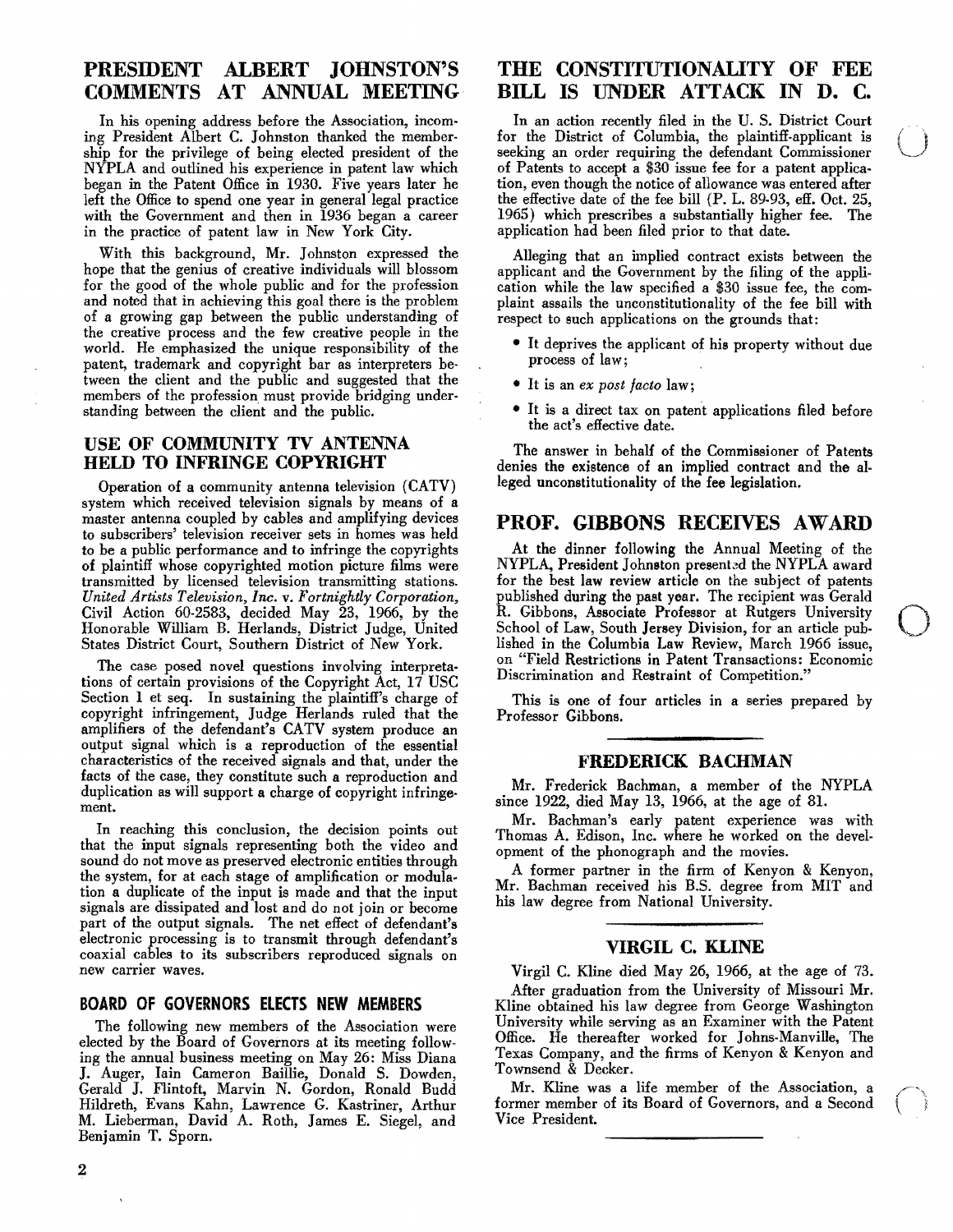# *Comments from Members*

Editor, NyPLA BULLETIN:

The remark in an earlier NYPLA BULLETIN [April 1966] that the proposed World Patent Index "could lead the way to a World Patent System", might have misled some readers into a belief that such a system is "just around the corner".

As you requested, I am summarizing the proposition as we understand it from our meetings with Dr. Bogsch.

The recent visit of Dr. Bogsch, Deputy Director of BIRPI to New York and to Washington to explain the proposed World Patent Index was for the purpose of making a "market survey" of prospective use of the service by American industry and the patent profession. A large number of questionnaires have heen returned and are now being analyzed. Dr. Bogsch made it clear that the service was not intended to be retroactive (at least when first established); i.e. not intended to include patents granted before the Index goes into operation, except to furnish such information as the lapsing of such patents for failure to pay maintenance fees. There will be some retroactive aspects in that, after a firm decision is made to proceed with the project, a staff will be assem· bled which will prepare material from official journals issued from that date forward which may refer to earlierfiled related applications. This will he the input to the computer when the latter is installed and will be used in fulfilling information requests. To this extent only, the service will be retroactive.

It should he kept in mind that no information as to filing of an application in a given country will be fur· nished unless such information is already made known to the public through an official journal. Applications are thus preserved in secrecy to the same extent as heretofore.

> -ERNEST A. FALLER, Program Director, Office of International Patent and Trademark Affairs, U. S. Patent Office

#### Editor, NYPLA BULLETIN:

Fifty years ago, on July 1st, I entered the United States Patent Office as an Assistant Examiner. I remem· ber the first case that I took up. It was directed to a multiply [sic].adjustable wrench, a clever idea but mechanically inoperative. The case was rejected on that ground. .

I mention this as of interest in view of the novelty-only type examination recently proposed under the imprimatur of this Association. Under that practice, I would apparently have had to let the case be published as a Provi· sional Patent. The alternative would be to keep searching (even yet?) for that non-existent anticipation.

Perhaps it is not such a bad idea to permit the Examiner to reject a case on any statutory ground that he finds applicable, including obviousness, rather than place him in a strait-jacket.

-HARRY A. BURGESS

#### GOLF SCORES AT JUNE OUTING

The golf scores chalked up at the June outing were not available when this BULLETIN went to the printer. They will be printed in the October issue. Be patient!

### RECENT CASES OF SPECIAL INTEREST

Unfair Competition. The defendant's taking of information from plaintiff's teletype news service is an act of unfair competition which should be enjoined. The Bond Buyer v. Dealers Digest Pub. Co., 267 N. Y. S. 2d 944, 149 USPQ 465 (1st Dept., App. Div. 1966). The plaintiff published a news letter about the market in municipal bonds and operated the wire news service giving advance immediate information on bond offerings. Defendant appropriated the information from the wire service enabling it to publish this information at the same time as plaintiff. Plaintiff's rights lie in the saleable organization of material attained through the expenditure of considerable effort, skill and money.

• • •

Patents-Venue. That a wholly-owned subsidiary corporation of a parent corporation maintains a permanent place of business in a district is an insufficient basis for acquiring proper venue as to the parent cor· poration under 28 U. S. C. 1400 (b), the patent venue statute. As long as the two corporations maintain the formalities of two separate corporate entities, the parent is not amenable to suit because the subsidiary is the in· strumentality for its doing business in the district. The directors of the corporations were overlapping, the subsidiary bought all its machines from the parent, and the parent dominated and controlled the subsidiary; yet, since the corporate formalities are observed, *held* there is no jurisdiction over the parent company, Kearney & Trecker Corp. v. The Cincinnati Milling Machine Co., 149 USPQ 551 (N. D. Ill. 1966).

• • • • • Trademarks-Descriptive. The incorporation of a word, previously adjudged descriptive, into a slogan, where the word is prominent need not bar the slogan from registration, In re Preformed Line Products Co., 149 USPQ 569 (CCPA 1966). *Preformed* for electrical hardware had been previously denied registration as being descriptive. "You can look up to Preformed" Was denied registration in that the prominence of *Preformed* made the slogan descriptive. *Reversed,* on grounds that the slogan, viewed in its entirety, functions to distinguish the applicant's goods.

#### PATENTS TO BE· MICROFILMED

On June 30th the Patent Office announced that it bad signed a two million dollar contract with the Eastman subsidiary Recordak Corporation to place all patents since 1790 on microfilm within the next two years. Over 3 million patents will be filmed.

System Faster and Cheaper. Under the new system the Patent Office will Xerox a requested patent from the film, which will cost  $50¢$ . Attorneys can also purchase classified patents on the microfilm cards, which will be about 3 by 6 inches in size. They can be used with a "reader." Commissioner Brenner has said that the new system should save the Patent Office \$500,000 a year in operating expenses. It should also permit the Office to give quicker service on patent copies. The microfilming is expected to start this fall.

It has been suggested that this may make it possible to scatter several complete search rooms around the country.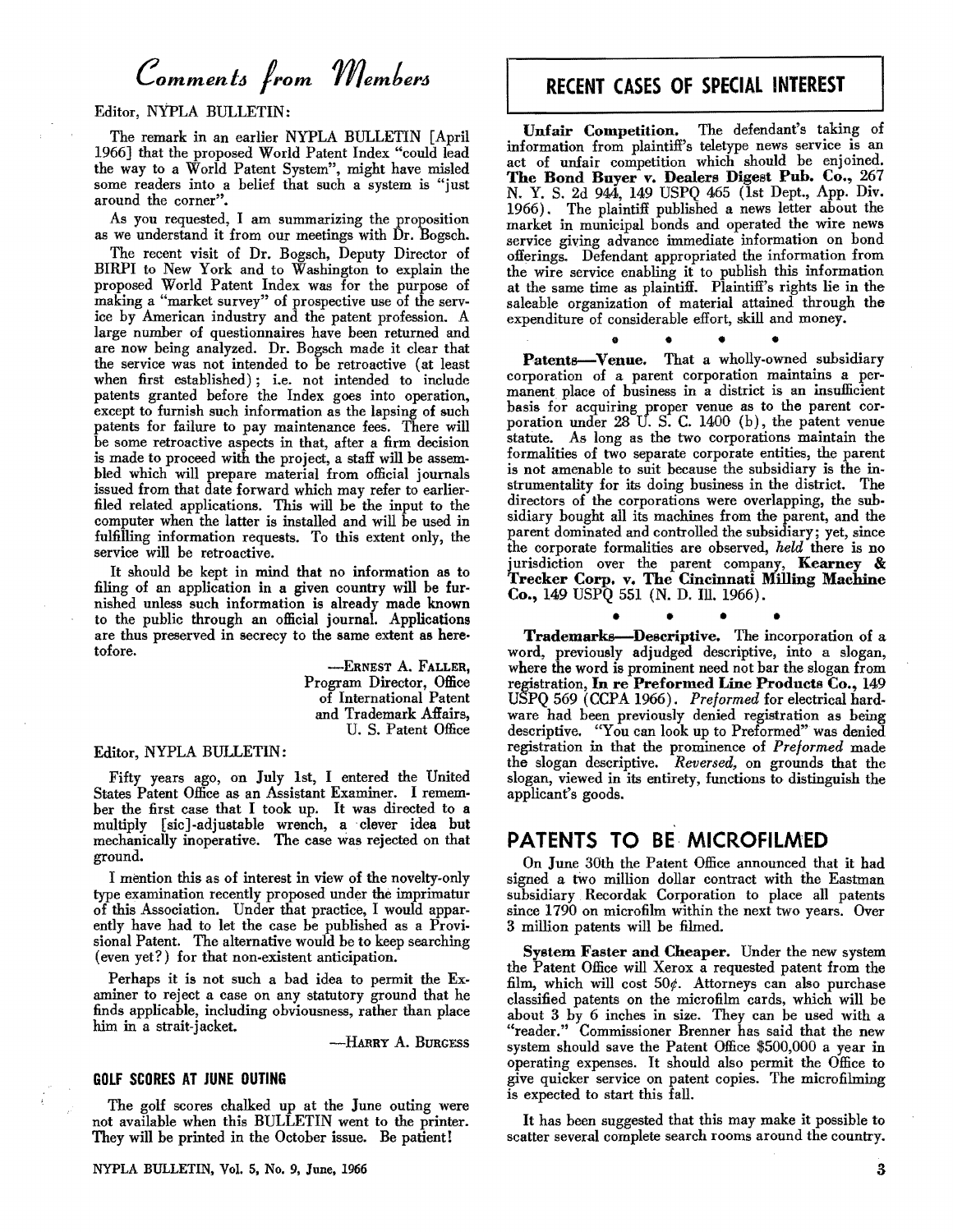### *SMALL BUSINESS AND PATENTS IS MAY MEETING TOPIC*

#### Continued from page 1

Recognizing the limitations in evaluating fruitful research, the speaker referred to a recent study made by the Patent Trademark and Copyright Research Institute of the George Washington University pointing to the

importance of the individual inventor. Also the White Committee on Small Business 1962 Report to the President characterized small business as "a vast seed bed for technological developments and innovation." The White House Committee pointed out that a searching study of 61 twentieth century fundamental inventions Thilip F. Zeidman indicated that more



than half were by inventors working on their own rather than backed by a research organization.

Even in areas where large concerns dominate Government-financed research and development they often look to small sub·contractors for technological expertise and innovation.

The experience at SBA leads to agreement with a study by Professor Joseph Scherer of the staff of the Federal Reserve Bank of New York which demonstrated that inventive output as measured by patents granted does not either increase proportionally with the volume of business, or bear a systematic relationship to variations in market power.

Patent System Should Yield Three Benefits. Firstly, expeditious and accurate patent issuance; sec· ondly, inexpensive adjudication of disputes between inventor and unauthorized users; and, thirdly, assistance to exploit and market their innovations.

While the first of the three, the importance of an expeditious and accurate issuance system is self-evident, the second two benefits are deserving of further discussion.

The problem of patent enforcement is a very real one for many concerns and for many inventors. Rightful alarm has been raised at the present tendency of courts to permit far ranging discovery and other pretrial proceedings, thus imposing enormous expense on the litigants. To the extent that such high costs of litigation prevent individual inventors from asserting their patents, they are effectively denied due process of law. The small firm or individual unable to challenge the validity of a patent because of litigation expenses is likewise denied due process. In both instances this is bound to result in adverse public opinion and something must be done and soon.

While noting that he did not wish to suggest that he is privy to the thinking of the President's Patent Commission the speaker suggested that it is safe to assume that the Commission will make some recommendation on this issue. He solicited suggestions from the audience on this point.

SBA is quite concerned over recent court decisions on the question of misuse and expressed doubts whether the small business community on the whole really understands the present state of the law or the position of the Department of Justice. This is because the law is quite complex.

The small businessman's reaction is typically to ignore the problem. Mr. Zeidman suggested that the Patent Bar should reduce the misuse and anti·trust issues to understandable proportions and be certain that small business clients receive the message.

An Unexploited Patent Is Of Little Value to the Owner or Society. The technical and financial requirements for success for exploitation in the nature of available resources have received too little attention from the financial community, the industrial community and even the patent community.

Exploitation can be more expensive than the research which lead to the invention. The speaker cited Dr. Land's rule of thumb that for every dollar of research there must be ten dollars invested in development and one hundred dollars in production and marketing.

Roll of SBA in Production and Marketing. SBA can publicize the invention and its availability through its Products List Circular.

SBA can also obtain anti-trust immunity for those small concerns which desire to join forces with other small concerns in a research program and in the exploitation of patents resulting from this joint research.

SBA and the Economic Development Administration within the department of Commerce also can make loans to develop and exploit new products and new ideas. Unfortunately, these lending programs do not offer much hope for the average inventor because SBA's regular business loan program requires that the loans be of sound value or so secured as reasonably to assure repayment. As one disgruntled loan applicant has put it, "If you need it you can't get it; if you can get it, you don't need it."

The Department of Commerce under the State Techni· cal Services Act of 1965 can cooperate with States in assisting local concerns to make the maximum use of new technologies.

Other Help. Some assistance is also available from many states who will help finance projects based upon the exploitation of new products, but these too have been of little value and frequently too late.

In summary, both the Federal Government and the States do not and cannot make more than a small impact on the total problem and attention must be directed to more conventional sources of private financing which themselves are restrained by either law or self-imposed reluctance to expose their resources to the risks entailed in assisting exploitation of new ideas developed by independent inventors and small concerns.

Continued on page 6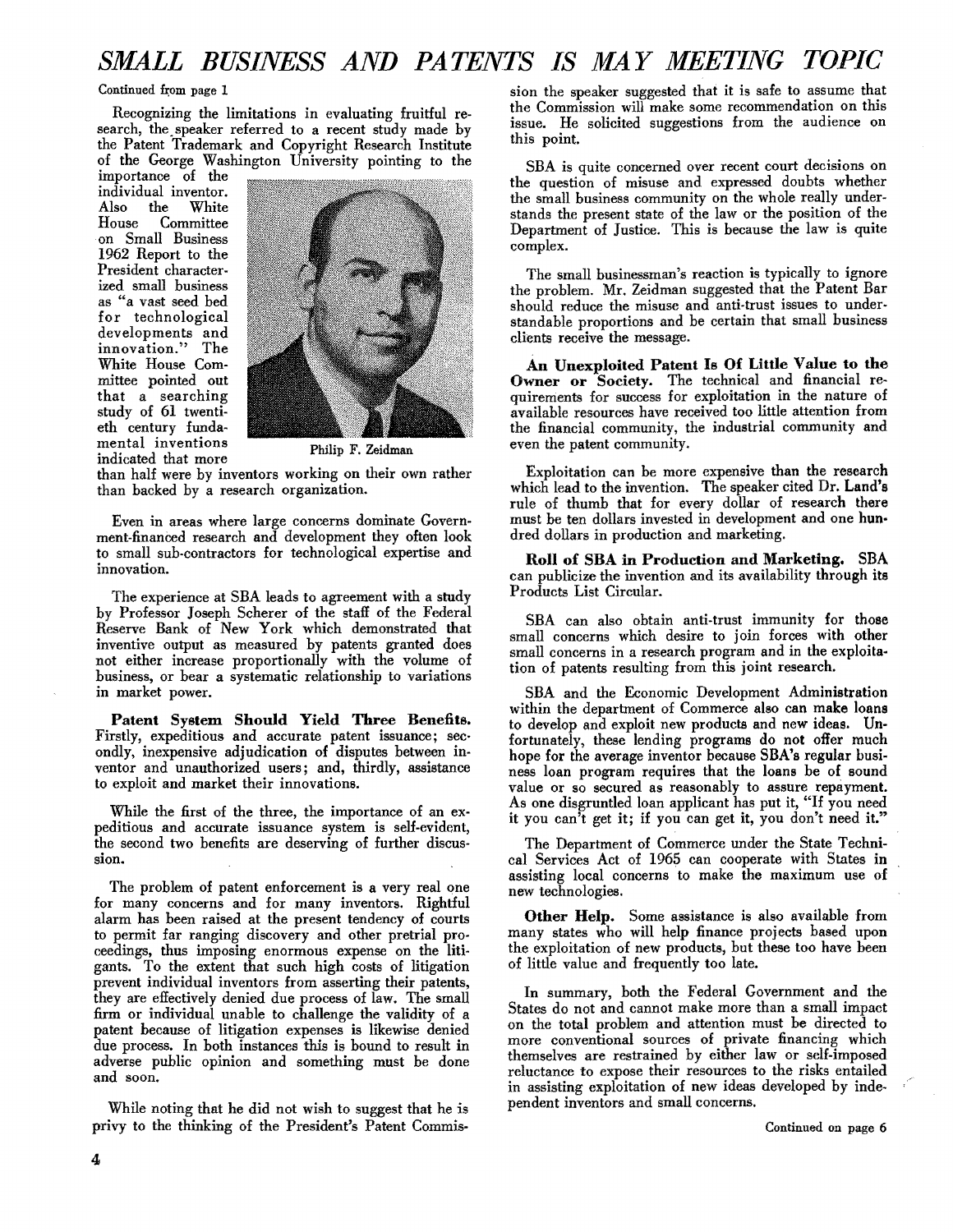### *COMMENTARY ON THE ANNUAL MEETING OF THE NYPLA*

#### Continued from page I

appear to be justified at this time. The committee recom mended that the matter of a permanent secretary be re-<br>evaluated in three years.

The 44th Annual Dinner again filled the Waldorf Ballroom and happily produced a slight profit instead of the usual net loss.  $\bullet \bullet \bullet$  Mr. Cooper extended thanks on

behalf of all the members to those charged with getting out the YEAR-<br>BOOK and the BOOK and the BULLETIN. H e commented that the BULLETIN has again shown improvement both in quality and in the variety of subjects covered and that the YEARBOOK again shows the result of careful editing and Theoming President carefreading and Michael Albert C. Johnston proofreading.



As to finances, the Association is solvent and it took in more than expended last year as indicated by the Treasurer's report.

Mr. Cooper regretfully reported the death of 14 members of the Association whose obituaries will appear in the YEARBOOK. In conclusion he expressed his deep appreciation to the officers, members of the Board of Governors, committee and subcommittee chairmen and to all the members of the committees who have served throughout the year.

Following the President's report the individual committees submitted their reports. The Treasurer reported a slight gain in the Association's assets for the year.  $\bullet \bullet \bullet$ The Committee on Admissions reported 78 new members with twelve others being processed.  $\bullet \bullet \bullet$  Meetings and Forums reported on nine affairs throughout the year and thanked all the members and officers for their cooperation in making the year a success.  $\bullet \bullet \bullet$  The Committee on Ethics and Grievances reported that it was concerned principally with the unlawful practice of patent law by agents. The Attorney General relies on the local bar association to pursue these cases. In New York City this devolves upon the New York County Lawyer's Association which has asked the NYPLA for funds and manpower to handle such cases in the patent area.  $\bullet \bullet \bullet$ The Committee on Patent Law and Practice was concerned principally with matters related to the Presidential Commission as reported by Mr. Cooper. The committee suggested review of pretrial practices in the Federal Courts of the Southern District and Eastern District of New York. This committee suggested a rule change concerning the authority of an attorney to abandon a case, which now has been approved by the Patent Office.

In the trademark areas, the former Lindsay bill has now been changed over to an amendment of the 1946 Trademark Act rather than a separate bill.  $\bullet \bullet \bullet$  There

were two new adherences to the International Copyright Convention.  $\bullet \bullet \bullet$  The Committee on Employment reported that recent graduates are available as patent trainees and a list of prospects is available through the committee.  $\bullet \bullet \bullet$  The Library Committee requests back numbers of the NYPLA YEARBOOK 1950 to 1960 and especially 1954, 1956 and 1962. • • • Legal Aid indicated that inventors appear to be able to man-



age without their help since they had no inquiries over the year.  $\bullet \bullet \bullet$  The Committee on Economic Matters Affecting the Profession investigated the problems of obtaining professional liability insurance. The ques-<br>tionnaire recently tionnaire circulated to the members is to pro-Outgoing President vide data so that<br>John N. Cooper an insurance com-

pany can determine what will be involved in writing such insurance. Indications are that the risk in the case of patent attorneys may not be so high as in the case of attorneys in general practice.  $\bullet \bullet \bullet$  The Committee on Public Information and Education reported that its speakers bureau presented a three day seminar at Brooklyn Polytechnic and two speaking engagements before engineering societies. Three articles were published or reviewed and two broadcasts were presented on FM educational stations.

The Committee on Publications noted that the BULLETIN has now completed five years of publication. A request was made for more material for publication from the members and especially from the committees of the Association. For the most part, such material has been developed by the members of the staff whereas it would be most helpful if other members of the association, particularly those serving on committees, would be able to volunteer information for publication.  $\bullet \bullet \bullet$ The Committee on Arbitration presented three closed session meetings during the year on copyrights, patents and trademarks, respectively. Each meeting was attended by a panel of recognized experts in the. respective field and a stenographic record of the dialogue was taken down by a court reporter, later edited and prepared for publication in the Arbitration Journal. The copyright session has already been published and the other two sessions are to be published in later issues. It was the recommendation of this special committee that, since it had accomplished its purpose in its first year, it be discontinued.

The amendment to the constitution of the Association establishing a new class of retired members was unanimously carried by voice vote.  $\bullet \bullet \bullet$  Upon approval of the report of the Nominating Committee a new slate of officers and Board of Governors were voted into office and outgoing president, John Cooper handed the gavel over to incoming president, Albert C. Johnston.